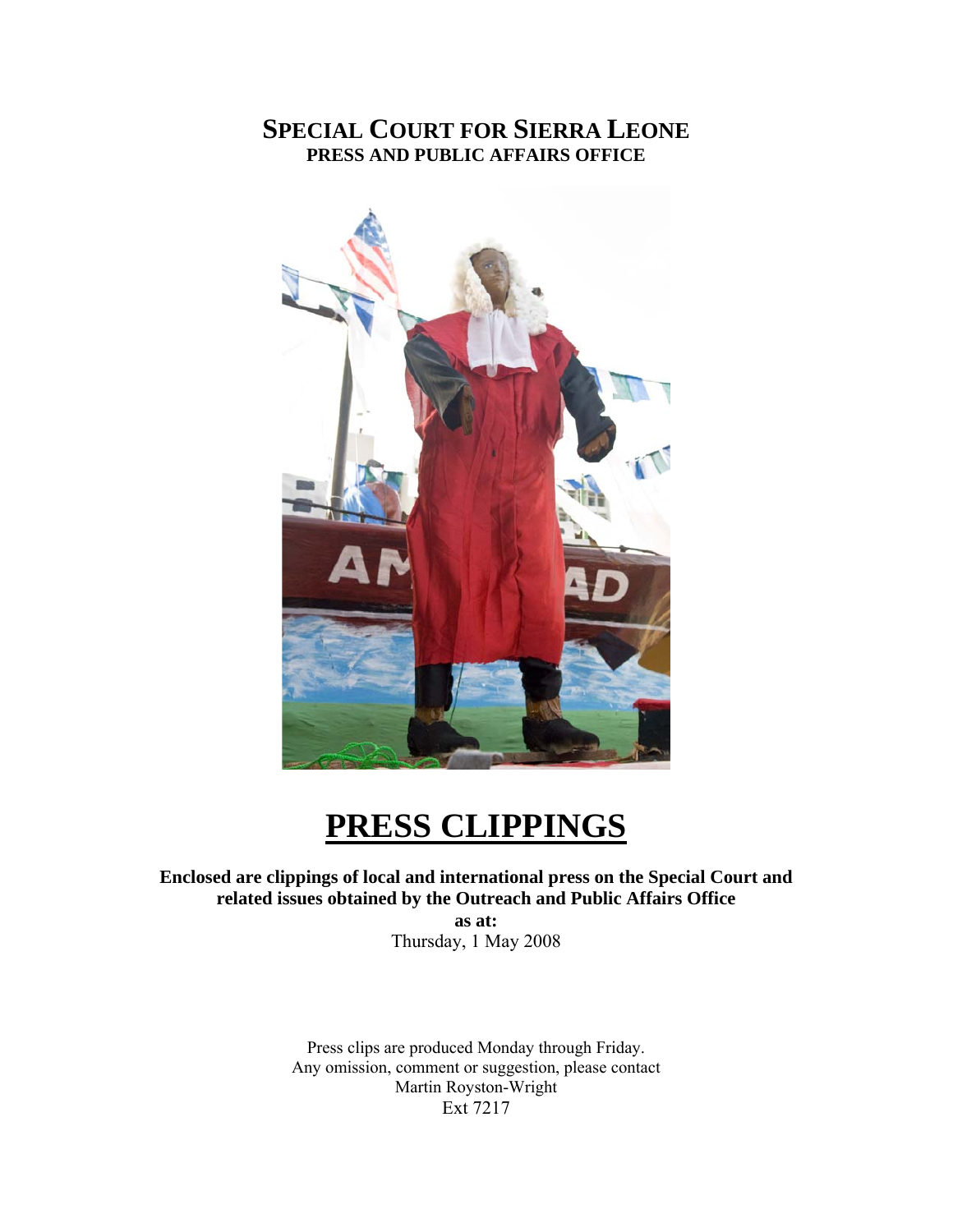| <b>International News</b>                                        |           |
|------------------------------------------------------------------|-----------|
| Putting a Price on Justice for Sierra Leone / CBC                | Pages 3-6 |
| UNMIL Public Information Office Complete Media Summaries / UNMIL | Pages 7-8 |
| ICC Seeks DR Congo's "Terminator" / BBC                          | Page 9    |
| DRC Rebels Condemn Government Over ICC Warrant / VOA             | Page 10   |
| Kosovo Duo Facing TrialOver Alleged Intimidation of Witness / UN | Page 11   |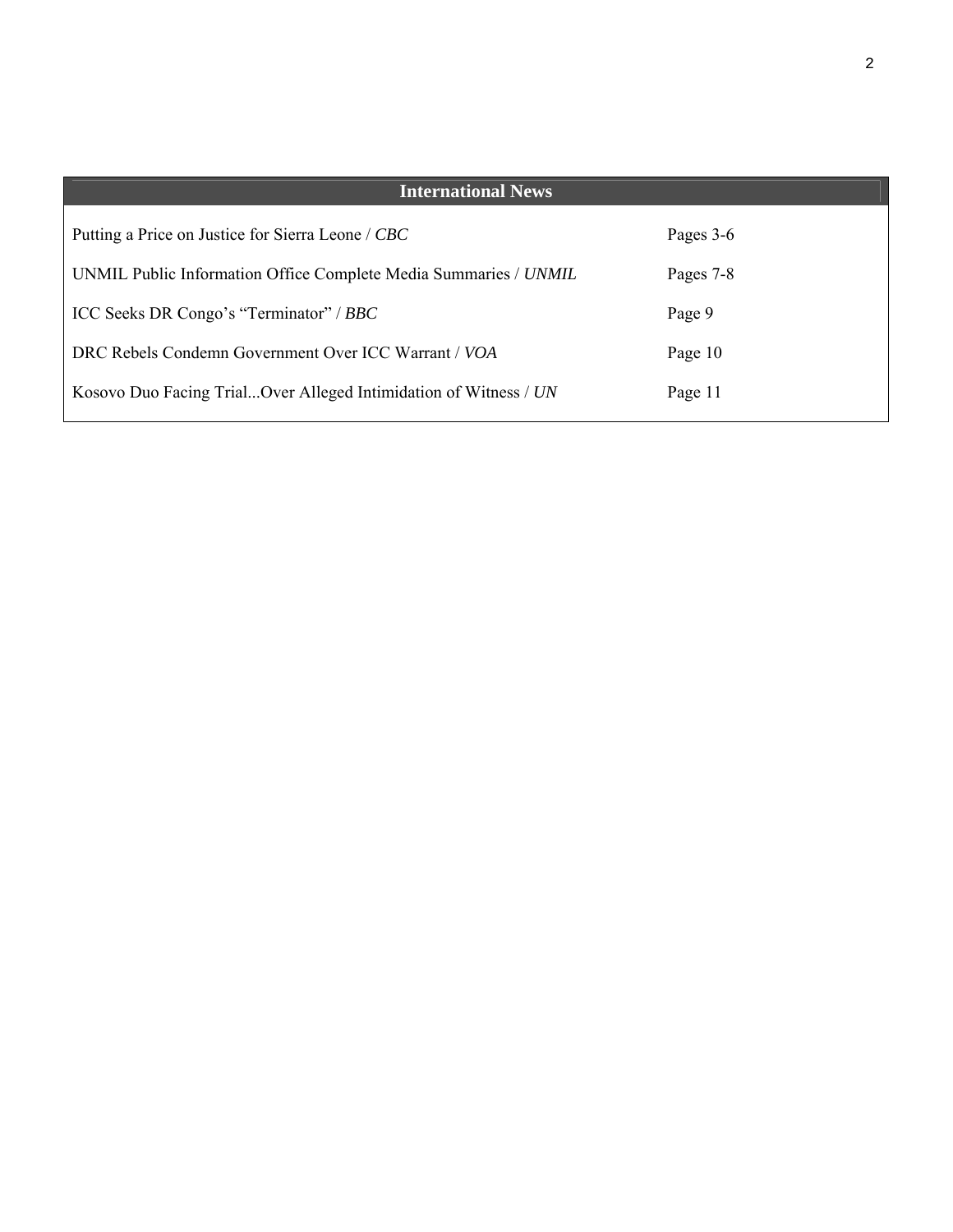# Canadian Broadcasting Company

Wednesday, 30 April 2008

# **Putting a Price on Justice for Sierra Leone**

Well in his time as President of Liberia, Charles Taylor earned himself a reputation as one of Africa's most brutal dictators. Today he's the first African leader to be tried for war crimes. He spends his days at the Special Court for Sierra Leone in The Hague in the Netherlands.

Mr. Taylor is charged with 11 counts of crimes against humanity for his alleged role in fueling a devastating civil war in neighbouring Sierra Leone. The Special Court for Sierra Leone is a creation of both the United Nations and the Government of Sierra Leone. Canada is one of its four major financial backers. Mr. Taylor's trial began in January. It is already beset by problems. The Court's administrators are worried that the money pledged to run the trial may run out before a verdict can be reached, and the Defence team says the Prosecution is undermining the trial by paying witnesses. Terry Munyard is the cocounsel for Charles Taylor and he's in The Hague. Hello.

### MUNYARD: Hello.

You are defending Charles Taylor. He is charged with 11 counts of crimes against humanity. What are those charges?

MUNYARD: Well I won't list them all, but I could summarise them by saying they include crimes such as mass murder, pillage, rape, sexual slavery – exactly the sort of offences that you would expect to arise out of the war – either a civil war or an interstate conflict. I hope that summarises them.

And briefly, what is your defence?

MUNYARD: The case against Mr. Taylor is not that he committed any of these atrocities himself. The case against him is that he as, for the most part as President of neighbouring Liberia, supported a rebel movement in Sierra Leone, the country immediately to the north of Liberia. And he is being held responsible for many of the atrocities carried out by the rebel movement in Sierra Leone. And it's on that basis that he's being prosecuted, not that he ever set a foot in Sierra Leone or that he personally carried out, or even ordered, any of the atrocities, but that he was backing the rebels and agreed to their broad general strategy.

And you are saying he did not back them?

MUNYARD: Our defence is that there is no credible evidence that does link him with those atrocities, and so far a number of witnesses have been called to give evidence, some of whom are what are known as crime based witnesses, they talk of what happened to them, the terrible atrocities, mass rapes, the amputations, terrible amputations, of people's limbs by the rebels and indeed by other fighting forces in Sierra Leone. His case is that we do not challenge any of those crime-based witnesses when they say either they had these terrible things happen to them or saw them. And indeed we haven't asked a single question of these witnesses. The other broad group of witnesses are called linkage witnesses, and the Prosecution are calling them, seeking to establish this link between Mr. Taylor and the High Command of the rebel movement in Sierra Leone. And our position is that many if not all of those witnesses are being discredited in the course of cross-examination. It's very important the people watching this trial not just to listen to the allegations made as the Prosecution take the witnesses through, but to look at the whole of their testimony and see how in a number of cases it starts to fall apart after cross-examination.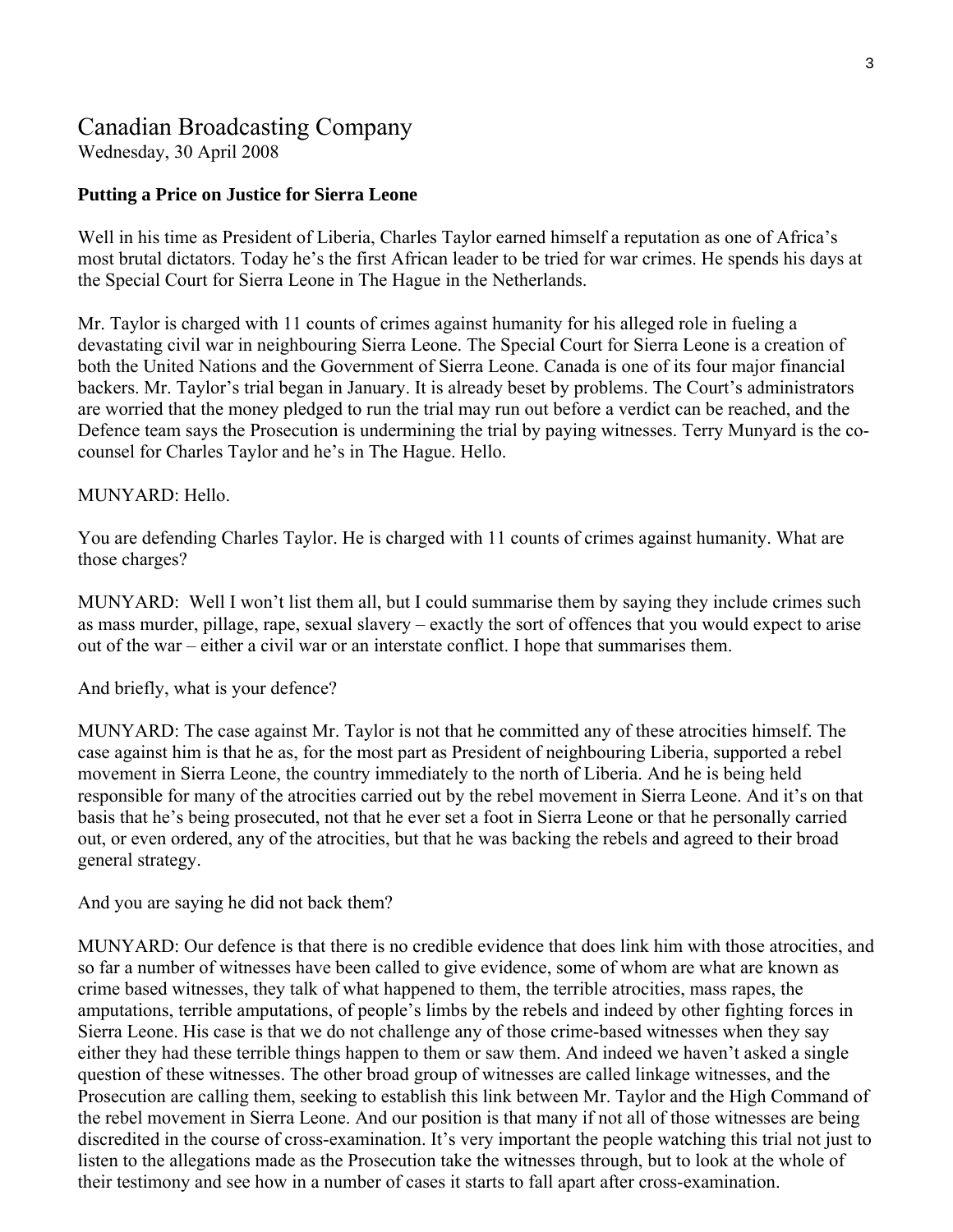Well let's talk about one of those witnesses. Who is Isaac Tamba Mongor?

MUNYARD: I'm not able at this stage in the trial to talk about individual witnesses, I'm afraid, but I can tell you that Isaac Mongor is someone who is claiming to have had either direct contact with people who were in direct contact with Mr. Taylor, or to have listened in to all sorts of conversations between Mr. Taylor and others in the rebel movement in Sierra Leone.

So he would be a linkage witness, as you describe.

### MUNYARD: Yes.

But you have raised concerns about incentives that prosecutors have offered some witnesses, including Mr. Mongor, to testify. Can you tell us those concerns?

MUNYARD: Yes, I'm talking now in general and I'm not going to refer by name to any specific Prosecution witness. The Defence have been very concerned from the outset, partly because potential witnesses are approaching us in both Sierra Leone and Liberia and saying to us, 'Well we'll give evidence for you if you'll either match the money that the Prosecution are offering us or if you'll pay us more'. Now I'm not saying that that proves that the Prosecution are offering sums of money over and above what is legitimate, but there are too many of them coming up to us to say that for us to dismiss it. The position is this: that the Prosecution are perfectly entitled to pay proper expenses legitimately incurred by or on behalf of witnesses. Those expenses may be travel expenses, overnight accommodation, food and so on. If a witness unusually requires to be relocated from their home town or village for security reasons, and some of them have been well obviously the witnesses' new accommodation is going to have to be paid for, and in some cases it may be that school fees will have to be paid for the witnesses' children. But in a number of cases, witnesses are having their children's school fees paid for when they haven't been relocated and moved. Witnesses who become ill, it's perfectly legitimate to spend money on their medical care to make sure they're all right to give evidence. But when that starts to extend to their wider family, you begin to feel concerned that this is going to have an effect on the witnesses' ability to give impartial evidence.

There have been concerns raised that if the Special Court for Sierra Leone, that its funding may run out during the summer, it's a real possibility. What would happen if the funding ran out?

MUNYARD: I just don't believe that the funding will run out. If the pot empties, then somebody, somewhere, is going to have to find the money to carry on and to complete this trial and the other remaining trial that's running in the Court in Freetown in Sierra Leone. The Americans are very much behind this Court, and I would imagine they will ensure if nobody else does that the Court continues. I understand that the Canadian government is one of the major contributors to the Court, and I would expect again that the Government of Canada would not allow justice to be ill-served in that way by terminating trials part-way through because of a lack of money.

Okay Terry Munyard, thank you for speaking with me today.

MUNYARD: Thank you very much.

Terry Munyard is the co-counsel for former Liberian President Charles Taylor. He was in The Hague in the Netherlands.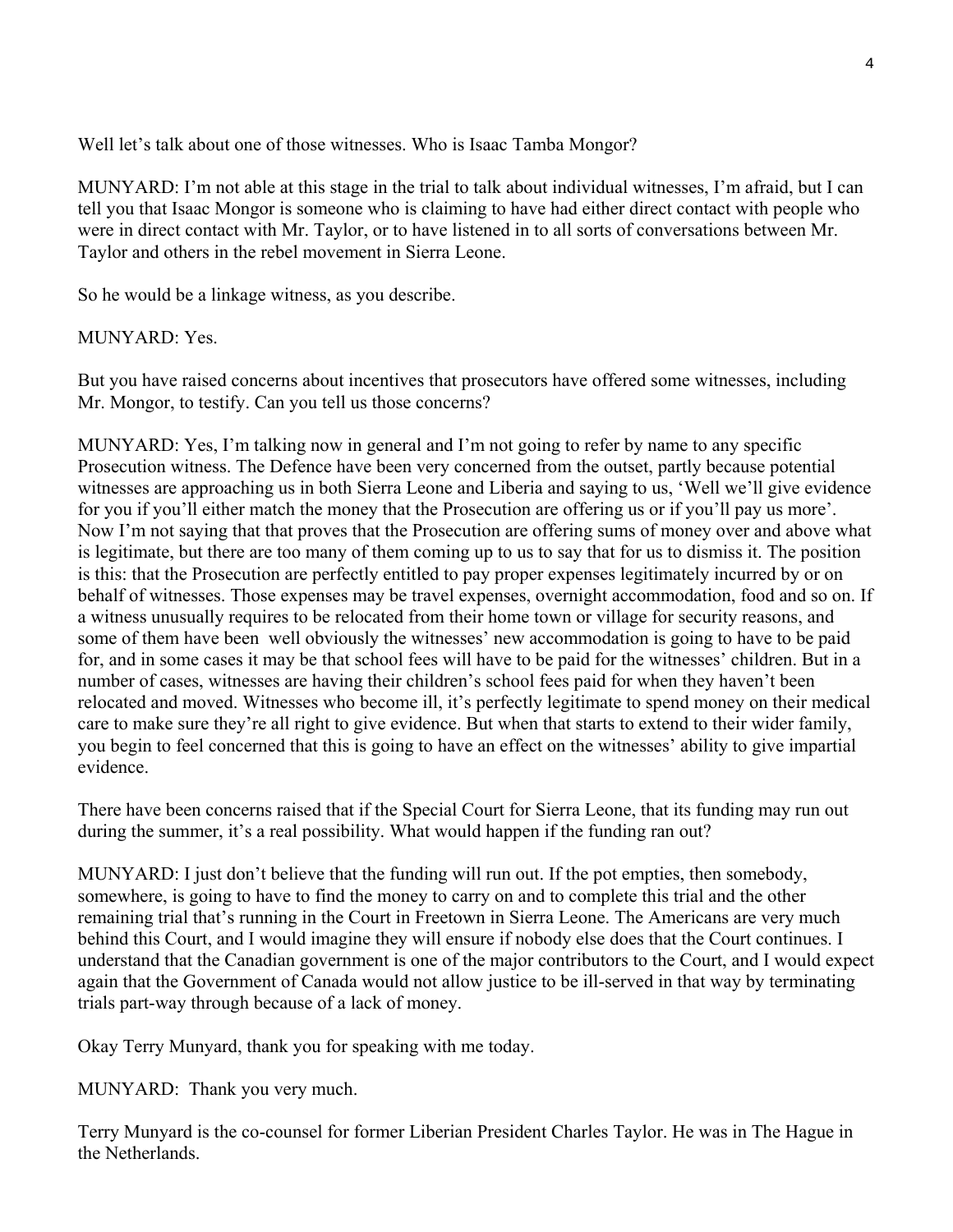Well to address the concerns he's raised, as well as the possibility the Court may run out of money before it can render a verdict, I'm joined by Binta Mansaray. She is the Deputy Registrar with the Special Court for Sierra Leone. She's in Freetown. Hello.

# MANSARAY: Hello.

Well you heard our last guest. Do you think the way the witnesses are being reimbursed first of all is tainting the trial? What do you say to that.

 MANSARAY: Well let me make it very clear that we have our witness protection policy supports both Prosecution and Defence witnesses. And as far as we know, we don't think witnesses are being paid, but if the Defence counsel has specific concerns he can bring it up in Court and that will be decided by the Judges. But so far, as he rightly said in part of his answer, is we facilitate the court attendance of witnesses and whatever that takes, because our policy is a witness should not have to suffer a loss of income or pay their transportation just because they have to give testimony in court. Again, the standard policy is what is offered to the Prosecution witness, what is required to facilitate their attendance in court, a similar offer will be made to the Defence witness in order to ensure that they are able to attend our court to help their case.

So do you think what he is saying is a bit of a red herring then, raising this as a concern of tainting the Court.

MANSARAY: Well let me make it very clear that this is not the first time that Defence counsel is raising such concerns. We have had trials in Freetown since 2004, and during the first year when the trial started, during the Prosecution case, Defence counsel also raised such concerns. But once the Defence case started and they saw that our Witness Protection Section was doing everything it can in order to ensure equal and fair treatment of all witnesses in order to ensure they go to Court in a sound and healthy mind, then we stopped hearing about those concerns. So it's not unusual to hear these concerns coming from Defence counsel during the phase of the Prosecution case.

I want to talk to you about the wider funding for the Special Court for Sierra Leone. How would you describe the current state of funding?

MANSARAY: Funding for the Special Court is unstable and uncertain, but we do make active efforts, Court officials make efforts to go to Europe and other parts of the world to solicit funding. Canada is one of the countries in 2006 that the President of the Special Court went to to ask for funding. So right now we have funds to see us through June as far as the available funds are concerned, but we do have pledges which may come in time to avoid a funding shortfall. If we don't receive those pledges on time, sometime in July, August we may experience a shortfall in funding.

And what would happen if you did?

MANSARAY: What would happen, we would count on the good will of the international community and member states would come up and see us out of the crisis. That's how we've been surviving since we were created in 2002 – we never had sufficient funding to take us through for six months.

So do I understand this, that you literally have to go knocking on doors and collecting money to keep this trial going?

MANSARAY: That's exactly what it is. We have to go, the Registrar has to travel, spend a good amount of his time, one third of his time, going around to embassies, countries asking for money.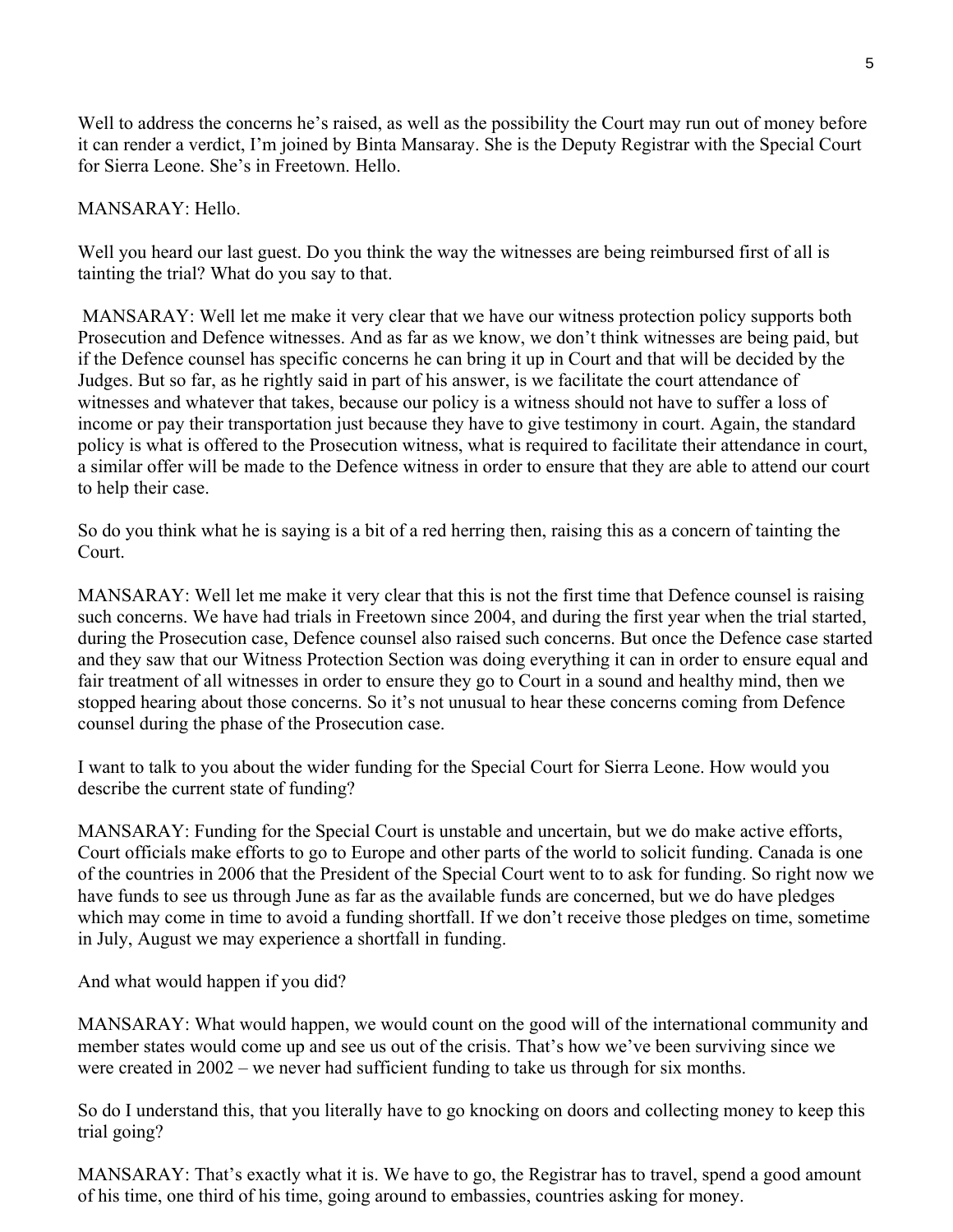Is this the way that other international courts have been forced to work? I'm thinking of the war crimes criminal charges against people in Rwanda, I'm thinking about accused war criminals being tried from the Balkans. Is this how they have to work as well?

MANSARAY: Well the ICTR and ICTY, they have a more secure source of funding, because they are dependent on the assessed contribution of the United Nations, so they don't have to worry about how their operational bills, how salaries are being paid. They have to concentrate on conducting judicial activities, whereas the way the Special Court was set up, it depends on the voluntary contributions. That's a difference. We have to go, as you rightly said, door to door, knocking, asking for money. These other courts don't have to worry about that, and we are the first court that was set up in that way. We are experimental and we are a Guinea pig. By all means, that's not the way to go.

And so what lessons are you hoping the international community learns from this?

MANSARAY: Well the lesson we are hoping they would learn is if you are setting up an international criminal justice such as the Special Court to address serious, serious crimes against humanity, there has to be some measure of stable funding, because again what we are faced with at the Special Court, we are under pressure to do it fast and do it cheap, but at the same time Court officials have to stay on the ground to be able to do it fast because we have to go around begging for money.

Okay, well Binta Mansaray, thank you for speaking with me today.

MANSARAY: Thanks a lot. Thanks for having me on your show.

Well that's Binta Mansaray. She is the Deputy Registrar for the Special Court for Sierra Leone, and she spoke to us from Freetown, Sierra Leone.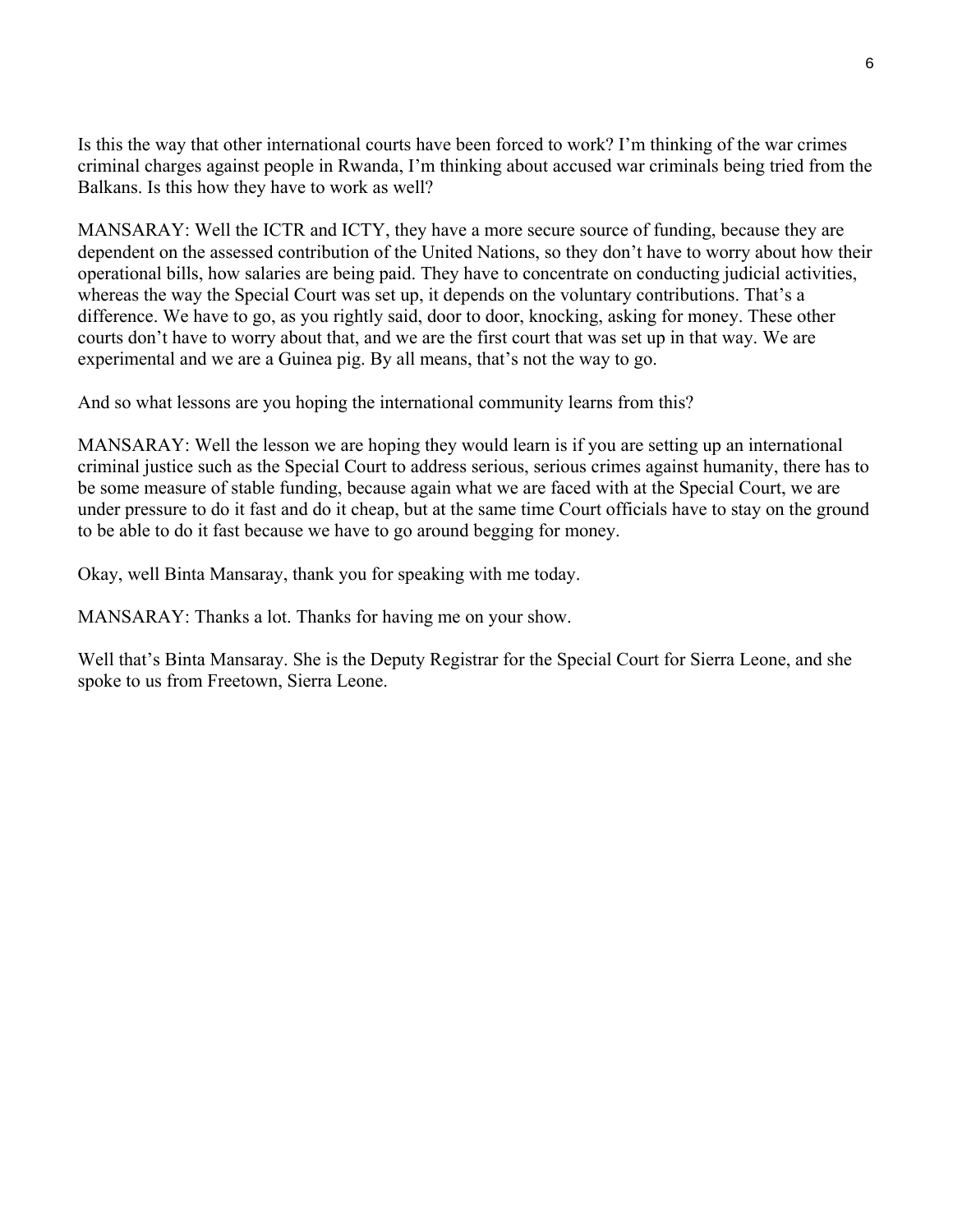

United Nations Mission in Liberia (UNMIL)

# **UNMIL Public Information Office Complete Media Summaries 30 April 2008**

*[The media summaries and press clips do not necessarily represent the views of UNMIL.]* 

### **Newspaper Summary**

(New Democrat, Heritage, Public Agenda, The Informer)

#### **[UN Envoy Pledges Continued Support to Liberian Government](http://www.publicagenda.info/unpledges.htm)**

- The United Nations Envoy in Liberia, Ms. Ellen Margrethe Løj, has pledged continued UN support to the Government of Liberia, especially in the fight against crime. "Cases of armed robbery, mob violence, and rape still remain high," she observed. "And UNMIL has joined the Government and other partners to launch anti-crime and anti-rape campaigns across the country to deal with these challenges."
- She added that active community involvement and cooperation would be crucial for success in the fight against crime. "Together with the full cooperation and support of the public and communities we serve, we can succeed in dealing with these problems."
- The Special Representative of the Secretary-General (SRSG) made the comments at a medal parade during the weekend when she awarded UN peacekeeping medals to 165 military observers (MILOBs) and Staff Officers of various nationalities serving in the UN Mission in Liberia, (UNMIL).

#### **Lawmakers Introduced Act to Make Armed Robbery a Capital Offense**

(Daily Observer, New Democrat, The News, National Chronicle, Heritage)

- An act seeking to make armed robbery a capital offense has been introduced at the House of Representatives. The proposed bill spearheaded by Representatives Edward S. Forh, Elijah Sieh, Rufus Neufville and others have already been submitted to plenary.
- The draft Act called for amendments of chapter 14 and 15 of Liberian code of the new panel law to make armed robbery, terrorism and hijacking an unbailable offense. The drafters of the proposed act also recommended that anyone who is convicted of armed robbery; terrorism and hijacking shall be sentenced to life imprisonment with possibility of parole at the age of 90 years. According to the act, in the event of death during the commission of the armed robbery the convict should be sentenced to death by hanging or life imprisonment without parole.

### **Sixteen Armed Robbers, Drug Dealers Arrested**

(The News)

• [sic:] Police in Monrovia Tuesday arrested 16 suspected armed robbers and drug dealers in the PHP Community in South Beach, Centre Street. The Deputy Spokesman of the Liberia National Police, Lewis Norman explained that the armed robbers and drug dealers were arrested as a result of the police "Operation Thunderstorm" which was carried out in the two communities. Col. Norman said four of the suspected armed robbers and drug dealers are women. He said one of the females was arrested with acid while two others were arrested with drugs. The police said the rest were nabbed from around ghettoes in the area and that they were undergoing investigation to be persecuted later.

### **Treason Trial Verdict due Tomorrow**

(Heritage, Daily Observer, New Democrat, The News )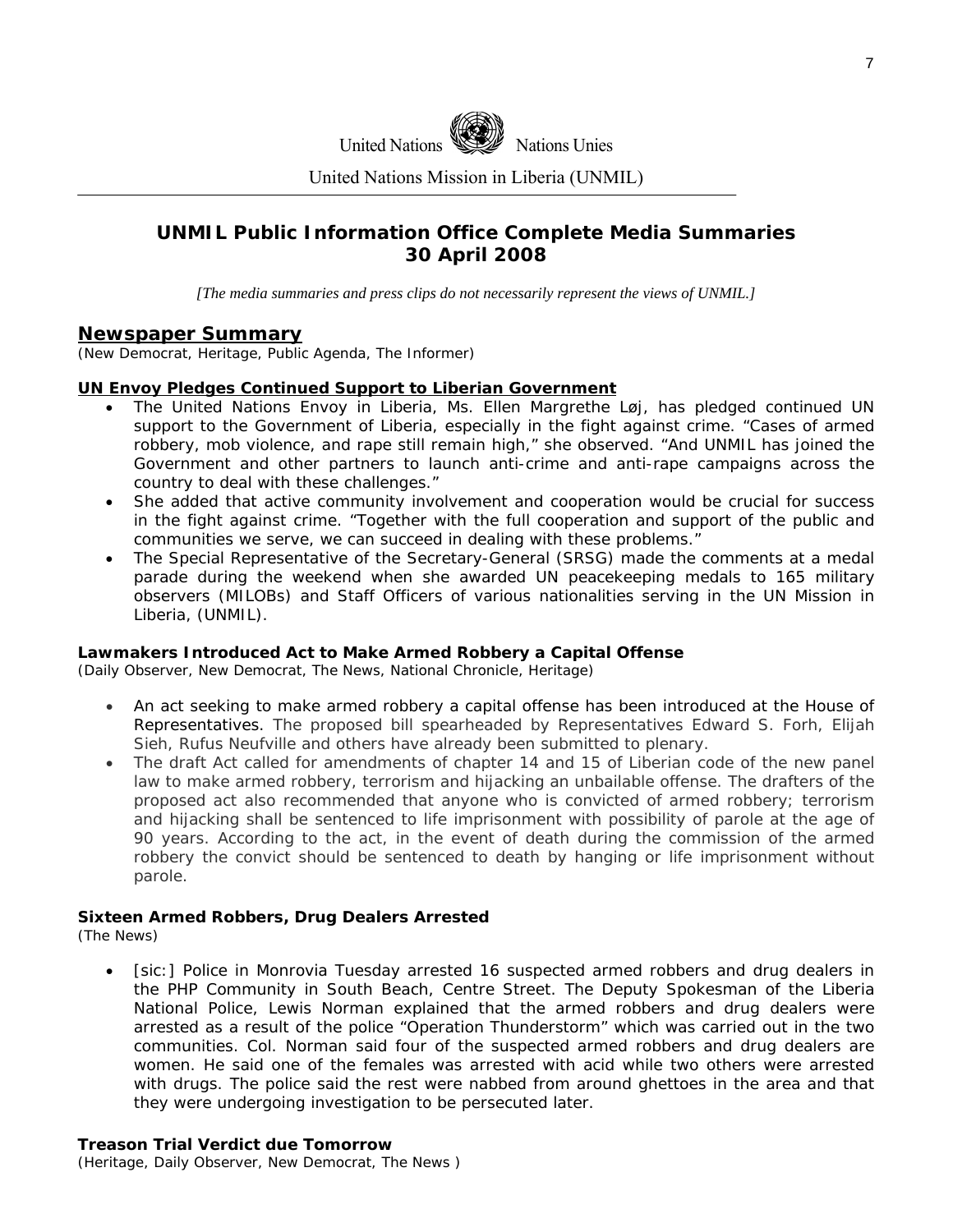- The media reports that Criminal Court "C" at the Temple of Justice will tomorrow, Thursday, hand down the final verdict in the ongoing treason trial involving retired Armed Forces of Liberia (AFL), General Charles Julu and Colonel Andrew Dorbor.
- Lawyers yesterday ended final arguments with the defense and prosecution attempting to convince the Judge on why the defendants should or should not be acquitted.
- The New Democrat reports that Judge Peter Gbeneweleh yesterday reserved ruling in the case until tomorrow. During the November term of court when the first trial was held, a twelve-member empanelled jury found them guilty; but disorder erupted when this was announced. Defense lawyers accused the government of bribing the jurors. They later asked for a retrial which paved the way for this retrial. Retired General Charles Julu and Col. Andrew Dorbor were arrested in May 2007 in connection with an "alleged" plot to overthrow the government of President Ellen Johnson Sirleaf.

# **Radio Summary**

### **Star Radio***(News culled today from website at 8:35 am)*

### **Bureau of Immigration Set up New Regulation on Alien Residency**

- The Bureau of Immigration and Naturalization (BIN) has cancelled all resident permits bearing 3 to 5 year duration.
- In an interview, Deputy Immigration Commissioner for Administration, Archie Williams said the Bureau would only issue permits to aliens for a period of one year.
- Commissioner Williams said the measure would enable the BIN to effectively monitor the activities of aliens noting that it would not interfere with the regional plan for the free movement of ECOWAS citizens.

*(Also reported on Truth F.M. and ELBC)* 

### **TRC Vows To Maintain its Independence**

- The Truth and Reconciliation Commission (TRC) said the commission will never be compromised by the conduct of any of its members.
- Speaking at the opening of the ongoing TRC public hearings in Tubmanburg, Bomi County, Chairman, Cllr. Jerome Verdier said acts that cast aspersion on the work of the commission or undermines its integrity would not be condoned.
- The TRC has of late been rocked by crisis following the suspension of Commissioner Pearl Brown-Bull for what the commission termed as "conflict of interest" which it says violates its Act.
- Cllr. Bull has since challenged her suspension and sought recourse with the Supreme Court which ruled in her favour.

### **10 Armed Robbers Appear in Court**

- Police have sent to court 10 armed robbers arrested in the recently launched "Operation Thunderstorm".
- The men are charged with armed robbery and gang rape.
- On their way to the magisterial court yesterday, they were jeered by onlookers calling for their immediate execution.

*(Also reported on Truth F.M. and ELBC)* 

### **Act to Make Armed Robber Capital Offense Introduced at Legislature**

 *(Also reported on Truth F.M. and ELBC)* 

 **\*\*\*\***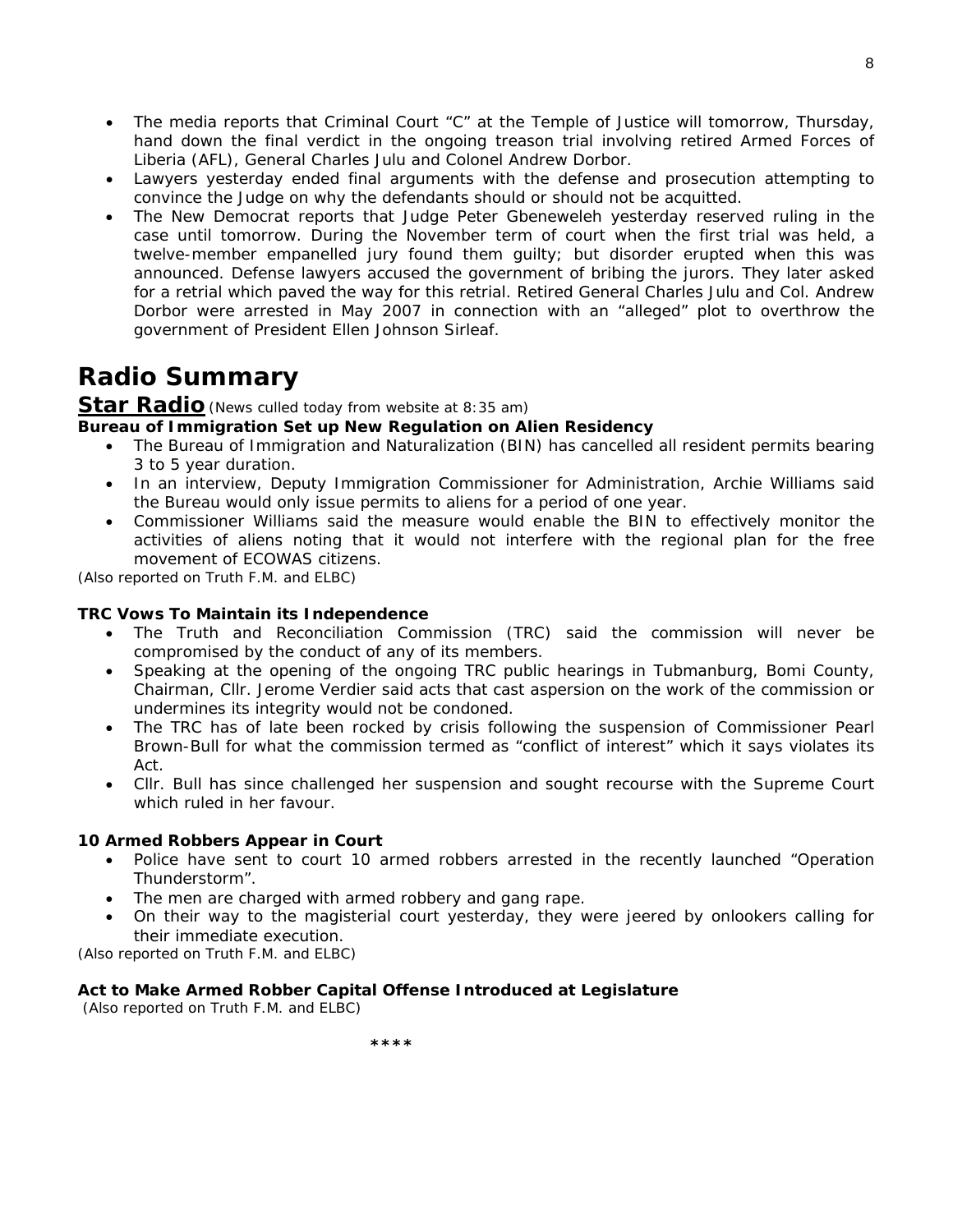BBC Tuesday, 29 April 2008

# **ICC seeks DR Congo's 'Terminator'**

**A Congolese warlord known as "the Terminator" is being sought for prosecution, the International Criminal Court (ICC) in the Hague has revealed.**

The arrest warrant for Bosco Ntaganda, was issued in 2006 but not made public and he is still at large.

He is accused of conscripting children under 15 to fight in hostilities in the eastern Democratic Republic of Congo between July 2002 and December 2003.

Judges say he reported to Thomas Lubanga, currently in ICC custody.

The arrest warrant for Mr Ntaganda is the fourth to be issued by the ICC involving fighting in the gold-rich Ituri region.

### **Training camps**

ICC judges say as deputy head of military operations for the rebel Patriotic Forces for the Liberation of the Congo (FPLC), Mr Ntaganda was responsible for seven camps where children were trained.

He is also accused of taking part in FPLC attacks when the group used child soldiers.

The FPLC, drawn from the area's Hema ethnic group, fought alongside Mr Lubanga's Union of Congolese Patriots (UPC) against the Lendu ethnic group.

The violence broke out in 1999 and continued until 2003, partly for control of the gold deposits.

An estimated 50,000 people were killed and hundreds of thousands left homeless.

At different times, Mr Lubanga was backed by both Uganda and Rwanda - DR Congo's neighbours.

Under a peace deal, several Congolese militias have disarmed and been integrated into the national army.

Mr Ntaganda's arrest warrant was not made public before in case it hindered the court's investigations, the ICC said in a statement.

Mr Lubanga's trial is scheduled to start in June.

**REP** Both Mr Ntaganda and Mr Lubanga are accused of recruiting child soldiers

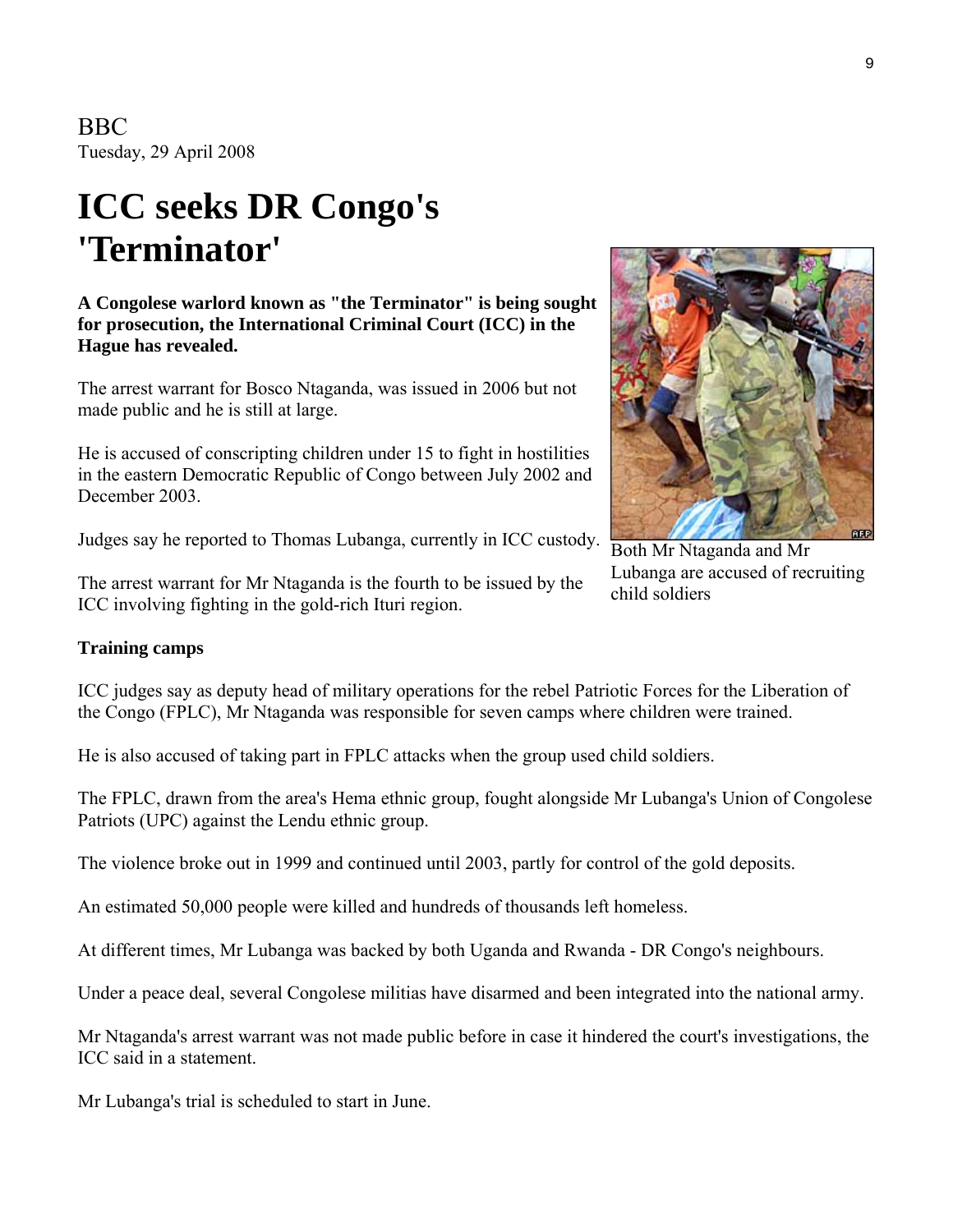# Voice of America Wednesday, 30 April 2008

# **DRC Rebels Condemn Government Over ICC Warrant**

By Peter Clottey Washington, D.C. *30 April 2008*

In the Democratic Republic of Congo, the National Congress for the People's Defense rebel group led by General Laurent Nkunda says it has no confidence in President Joseph Kabila's government. This comes after the rebels accused the government of working with the International Criminal Court (ICC) to issue an arrest warrant against one of the rebel leaders.

The ICC Tuesday issued the arrest warrant against Bosco Ntaganda, who is known as "The Terminator," for enlisting and training child soldiers and other crimes. But the rebels say the warrant undermines the recently signed ceasefire with the government, adding that they no longer trust President Kabila's government. Freelance reporter Jack Kahora covers the Democratic Republic of Congo for the Voice of America. From the capital Kinshasa, he tells reporter Peter Clottey that Congolese are worried that a lack of trust could be detrimental to the fragile peace in the North Kivu province.

"The fact for Congolese, and especially for those who are in the eastern part of the DRC where presently there is peace, is fear, because in January 23 2008, there was a peace deal which was signed. And it was singed because there were clashes between the government and the armed groups, especially the group that Bosco Ntaganda belongs to that is the group of Laurent Nkunda, who is well known. According to the people in northern Congo, they were sure that if they could keep silent for a moment and wait until peace can advance, they would have a kind of progress so that they can then launch such an arrest warrant," he noted.

Kahora concurs that an arrest warrant against the rebels could hamper the fragile peace currently being enjoyed by the people in North Kivu province.

"Really this seems to now block the peace process, which has been launched in North Kivu in January," he said.

Kahora said the rebels hinted to him that they have no confidence in President Kabila's government over the arrest warrants.

"According to the people that I talked to, they seem to show that they are no more confident in the government. They said that in fact, the government should react because the government of Congo launched a peace process and it should support it to the end. According to the rebels, it is as if the government itself is co-operating with the ICC so that those groups can be arrested," Kahora pointed out.

He said the rebels are apprehensive that any promises made to them would be to their detriment and would raise their insecurity.

"The rebels think that even if they were promised amnesty, this doesn't' grant them any guarantee…that they can be arrested later. There is a fear that their situation may be affected by the ICC later on, so they are no longer confident in the government and the peace process they signed," he said.